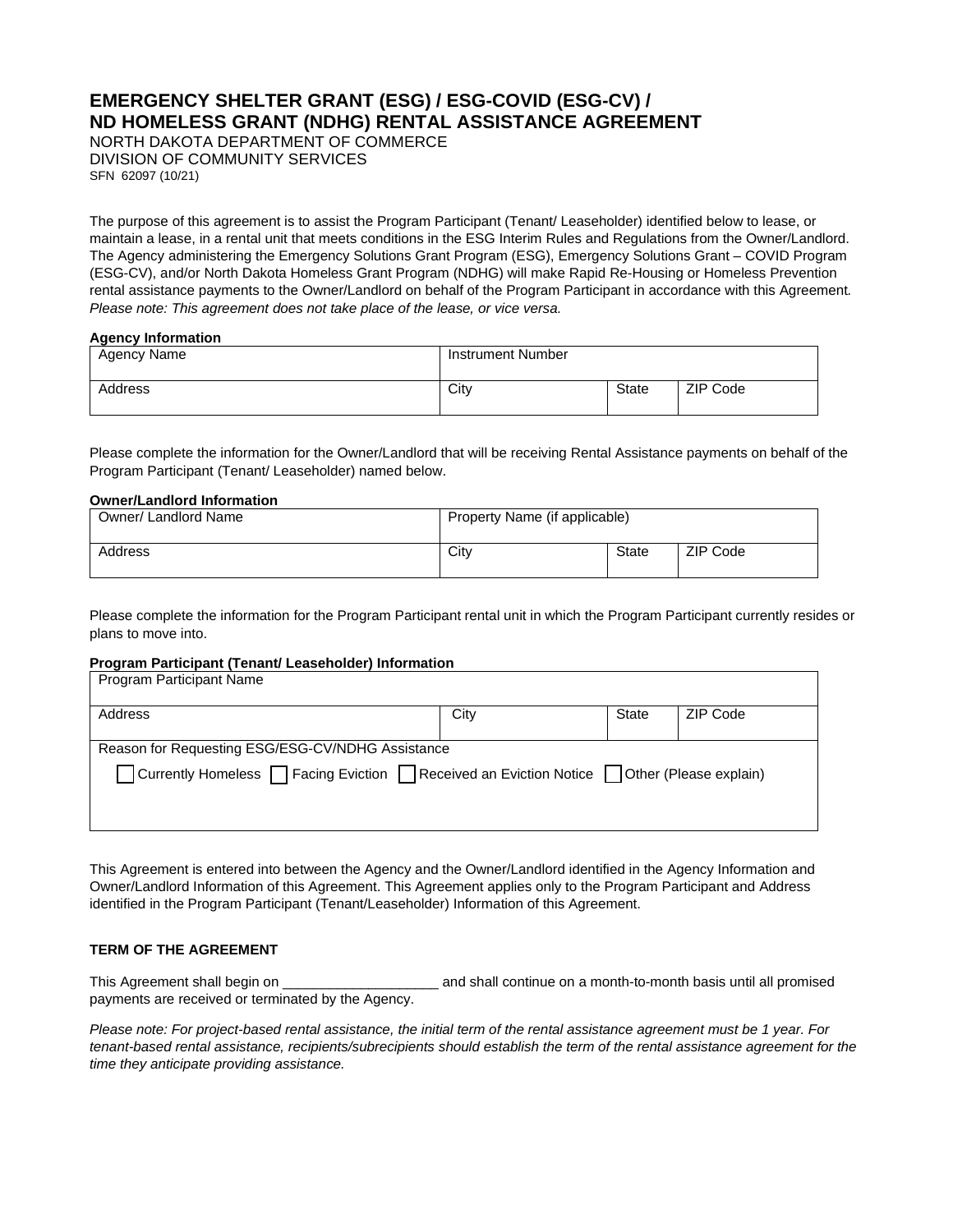# **RENTAL ASSISTANCE INFORMATION**

| Please complete the Kental Assistance information for the assistance being provided. |                            |                           |                                          |
|--------------------------------------------------------------------------------------|----------------------------|---------------------------|------------------------------------------|
| Please choose funding                                                                | Please choose activity:    | Please choose service     | <b>Rental Application Fees</b>           |
| program:                                                                             |                            | and complete information  | \$                                       |
|                                                                                      |                            | to the right.             | <b>Security Deposit</b>                  |
|                                                                                      |                            |                           | \$                                       |
| <b>Emergency Solution</b>                                                            | <b>Homeless Prevention</b> | <b>Housing Relocation</b> | Last month's rent                        |
| Grant Program (ESG)                                                                  | (ESG and/or NDHG           | and Stabilization         | \$                                       |
|                                                                                      | only)                      | Services                  | <b>Utility Deposit</b>                   |
|                                                                                      |                            |                           | \$                                       |
|                                                                                      |                            |                           | <b>Utility Payments</b>                  |
|                                                                                      |                            |                           |                                          |
| <b>Emergency Solution</b>                                                            | Rapid Re-housing           |                           | <b>Moving Costs</b>                      |
| Grant - Covid                                                                        |                            |                           |                                          |
| Program (ESG-CV)                                                                     |                            |                           | <b>Housing Search and Placement</b>      |
|                                                                                      |                            |                           |                                          |
|                                                                                      |                            |                           | <b>Housing Stability Case Management</b> |
|                                                                                      |                            |                           |                                          |
| North Dakota                                                                         |                            |                           | Mediation                                |
| <b>Homeless Grant</b>                                                                |                            |                           | \$                                       |
| Program (NDHG)                                                                       |                            |                           | <b>Legal Services</b>                    |
|                                                                                      |                            |                           | \$                                       |
|                                                                                      |                            |                           |                                          |
|                                                                                      |                            |                           | <b>Credit Repair</b>                     |
|                                                                                      |                            |                           | \$                                       |
|                                                                                      |                            | Short-term and            | Rental Assistance \$                     |
|                                                                                      |                            | Medium-term Rental        |                                          |
|                                                                                      |                            | Assistance                | For the months of: _______________       |
|                                                                                      |                            |                           |                                          |
|                                                                                      |                            | Project-Based             |                                          |
|                                                                                      |                            |                           |                                          |
|                                                                                      |                            |                           |                                          |
|                                                                                      |                            |                           |                                          |
|                                                                                      |                            |                           | Rental Arrears \$                        |
|                                                                                      |                            | Tenant-Based              |                                          |
|                                                                                      |                            |                           | For the months of: _______________       |
|                                                                                      |                            |                           |                                          |
|                                                                                      |                            |                           |                                          |
|                                                                                      |                            |                           |                                          |
|                                                                                      |                            |                           | Late Fees \$                             |
|                                                                                      |                            |                           |                                          |
|                                                                                      |                            |                           |                                          |

Please complete the Rental Assistance Information for the assistance being provided.

Please note: If assistance is being provided by two or more ESG, ESG-CV, and/or NDHG funds, please identify which funds are being used for what activity.

*Please note: Except for a one-time payment of rental arrears on the tenant's portion of the rental payment, rental assistance cannot be provided to a program participant who is receiving tenant-based renal assistance or living in a housing unit receiving project-based rental assistance or operating assistance or receiving replacement housing payments under the URA. [*§576.106(c)]

## **COST SHARE REQUIREMENT**

| Does the Agency require Program Participants to pay a portion of the monthly rental cost?                                                                                                                                 |
|---------------------------------------------------------------------------------------------------------------------------------------------------------------------------------------------------------------------------|
| l Yes<br>l No                                                                                                                                                                                                             |
| If yes, what is the Program Participant's Required Cost Share? \$                                                                                                                                                         |
| Please note: If the Program Participant is required to pay a portion of the monthly rent cost, the Agency must<br>have written policies and procedures for determining the program participant's portion. [§ 576.106 (b)] |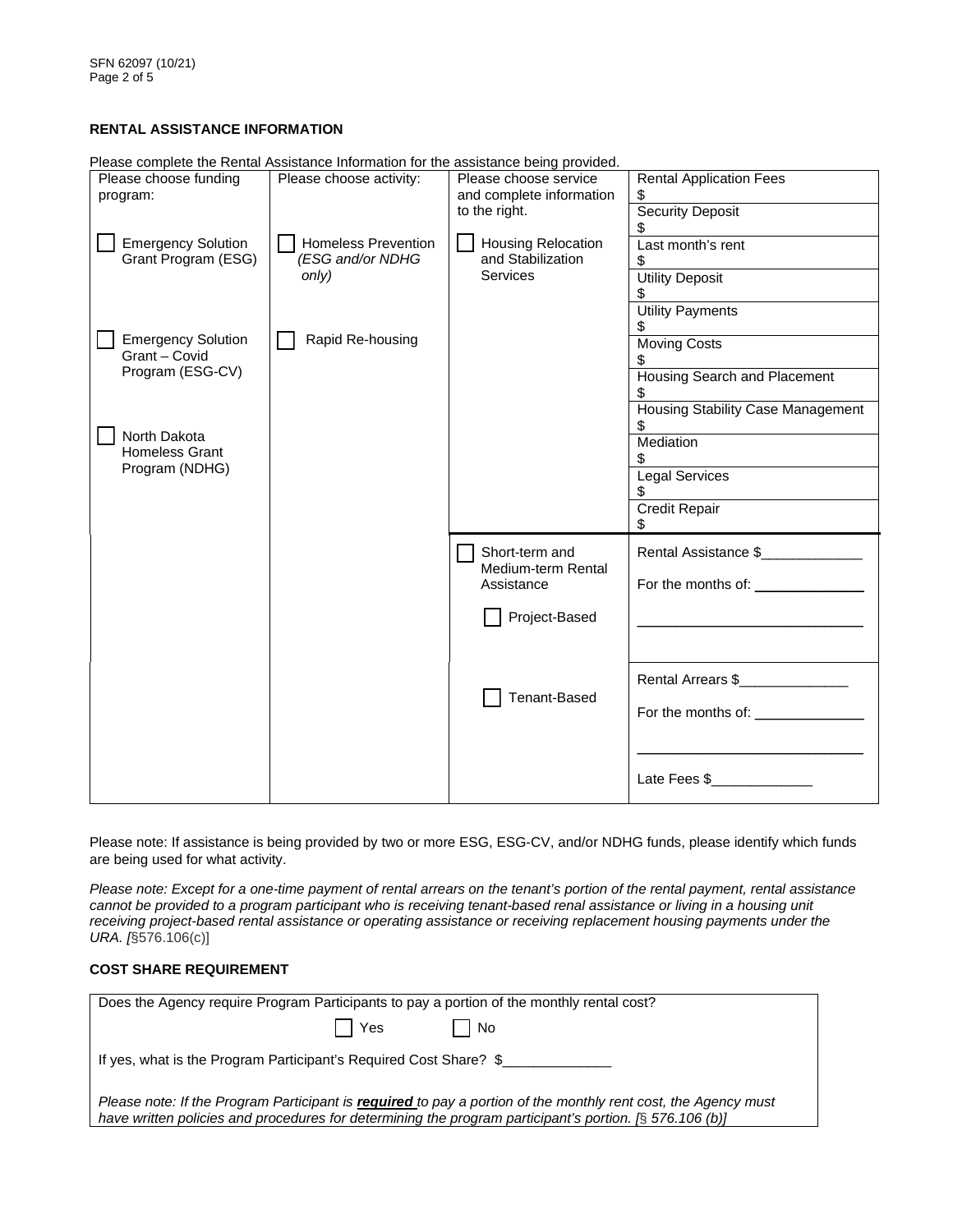## **Payment Due Date** As stated in the Program Participant's lease: [§ 576.106 (f)]

| <b>T a fine the Date</b> As stated in the Fregram Famologitt's lease. If STO, 100 (1) I |                                 |
|-----------------------------------------------------------------------------------------|---------------------------------|
| Payment Due Date                                                                        | <b>Grace Period for Payment</b> |
|                                                                                         |                                 |
|                                                                                         |                                 |
| Late Payment penalty requirements are                                                   |                                 |
|                                                                                         |                                 |
|                                                                                         |                                 |

#### **AGREEMENT PROVISIONS**

- Eviction Notices: The Landlord/Owner is required to give the Agency a copy of any notice to the program participant to vacate the housing unit, or any complaint used under state of local law to commence an eviction action against the program participant, as indicated in §576.106(e)).
- Late Payments: If the Agency incurs late payment penalties, it is the sole responsibility of the Agency to pay those penalties using non-ESG funds, as indicated in [§ 576.106 (f)]
- Termination: When providing tenant-based rental assistance, the rental assistance agreement with the owner must terminate and no further rental assistance payments may be made under that agreement if: the program participant moves out of the housing unit; the lease terminates and is not renewed; or the program participant becomes ineligible to receive ESG rental assistance. As indicated in *[*§ *576.106 (h)(3)]*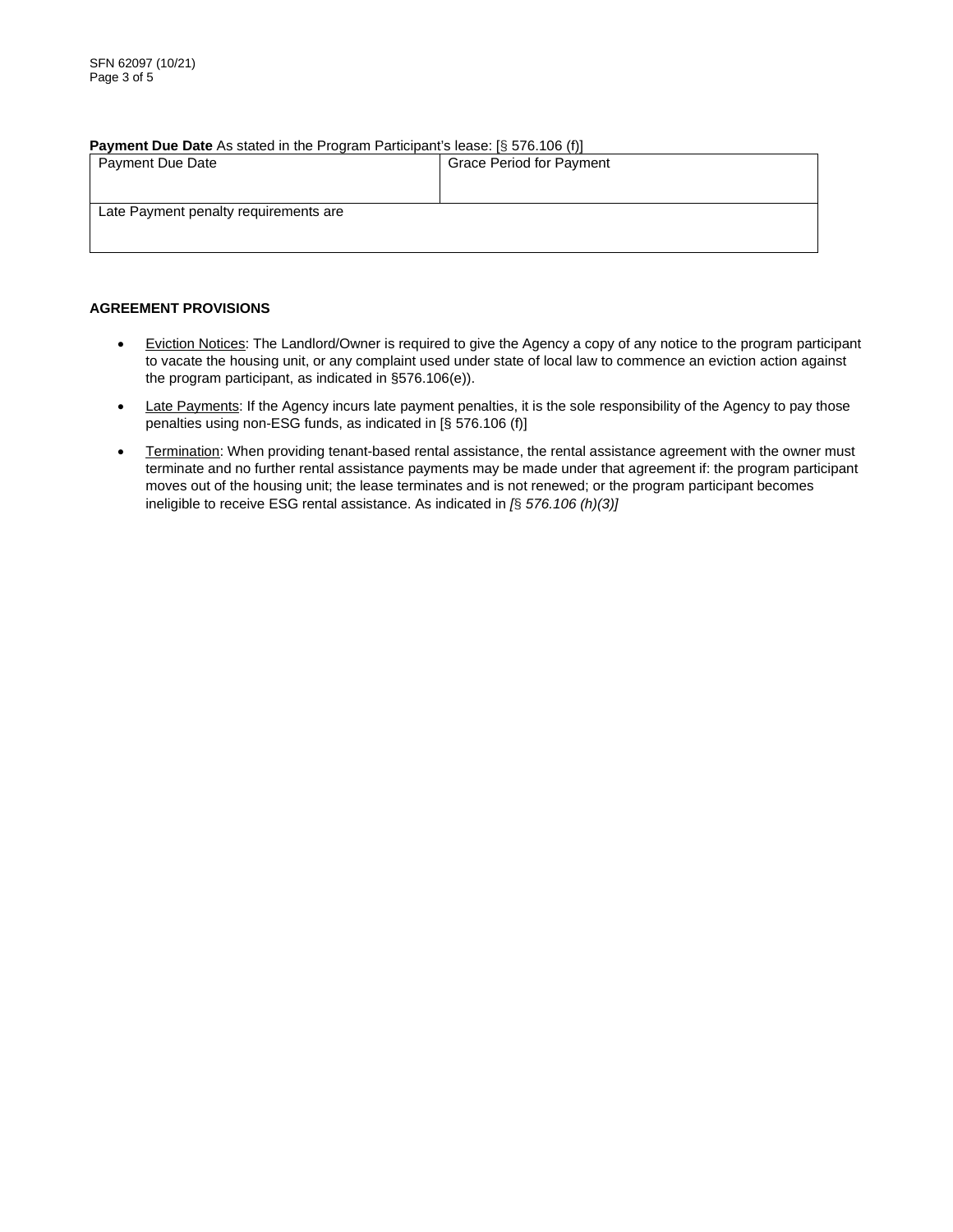# **VIOLENCE, DATING VIOLENCE**<br>**U.S. Department of Housing CMB Approval No. 2502-0204<br>CR STALKING LITER CONSISTING LITER AND UP And Urban Development Literation City, 6/30/2017**

and Urban Development Office of Housing

| <b>LEASE ADDENDUM</b><br>VIOLENCE AGAINST WOMEN AND JUSTICE DEPARTMENT REAUTHORIZATION ACT OF 2005 |          |                    |
|----------------------------------------------------------------------------------------------------|----------|--------------------|
| <b>TENANT</b>                                                                                      | LANDLORD | UNIT NO. & ADDRESS |

This lease addendum adds the following paragraphs to the Lease between the above referenced Tenant and Landlord.

#### **Purpose of the Addendum**

The lease for the above referenced unit is being amended to include the provisions of the Violence Against Women and Justice Department Reauthorization Act of 2005 (VAWA).

#### **Conflicts with Other Provisions of the Lease**

In case of any conflict between the provisions of this Addendum and other sections of the Lease, the provisions of this Addendum shall prevail.

#### **Term of the Lease Addendum**

The effective date of this Lease Addendum is \_\_\_\_\_\_\_\_\_\_\_\_\_\_. This Lease Addendum shall continue to be in effect until the Lease is terminated.

#### **VAWA Protections**

- 1. The Landlord may not consider incidents of domestic violence, dating violence or stalking as serious or repeated violations of the lease or other "good cause" for termination of assistance, tenancy or occupancy rights of the victim of abuse.
- 2. The Landlord may not consider criminal activity directly relating to abuse, engaged in by a member of a tenant's household or any guest or other person under the tenant's control, cause for termination of assistance, tenancy, or occupancy rights if the tenant or an immediate member of the tenant's family is the victim or threatened victim of that abuse.
- 3. The Landlord may request in writing that the victim, or a family member on the victim's behalf, certify that the individual is a victim of abuse and that the Certification of Domestic Violence, Dating Violence or Stalking, Form HUD-91066, or other documentation as noted on the certification form, be completed and submitted within 14 business days, or an agreed upon extension date, to receive protection under the VAWA. Failure to provide the certification or other supporting documentation within the specified timeframe may result in eviction.

| <b>Tenant Signature</b>   | Date |
|---------------------------|------|
|                           |      |
| <b>Landlord Signature</b> | Date |
|                           |      |

Form **HUD-91067 (9/2008)**